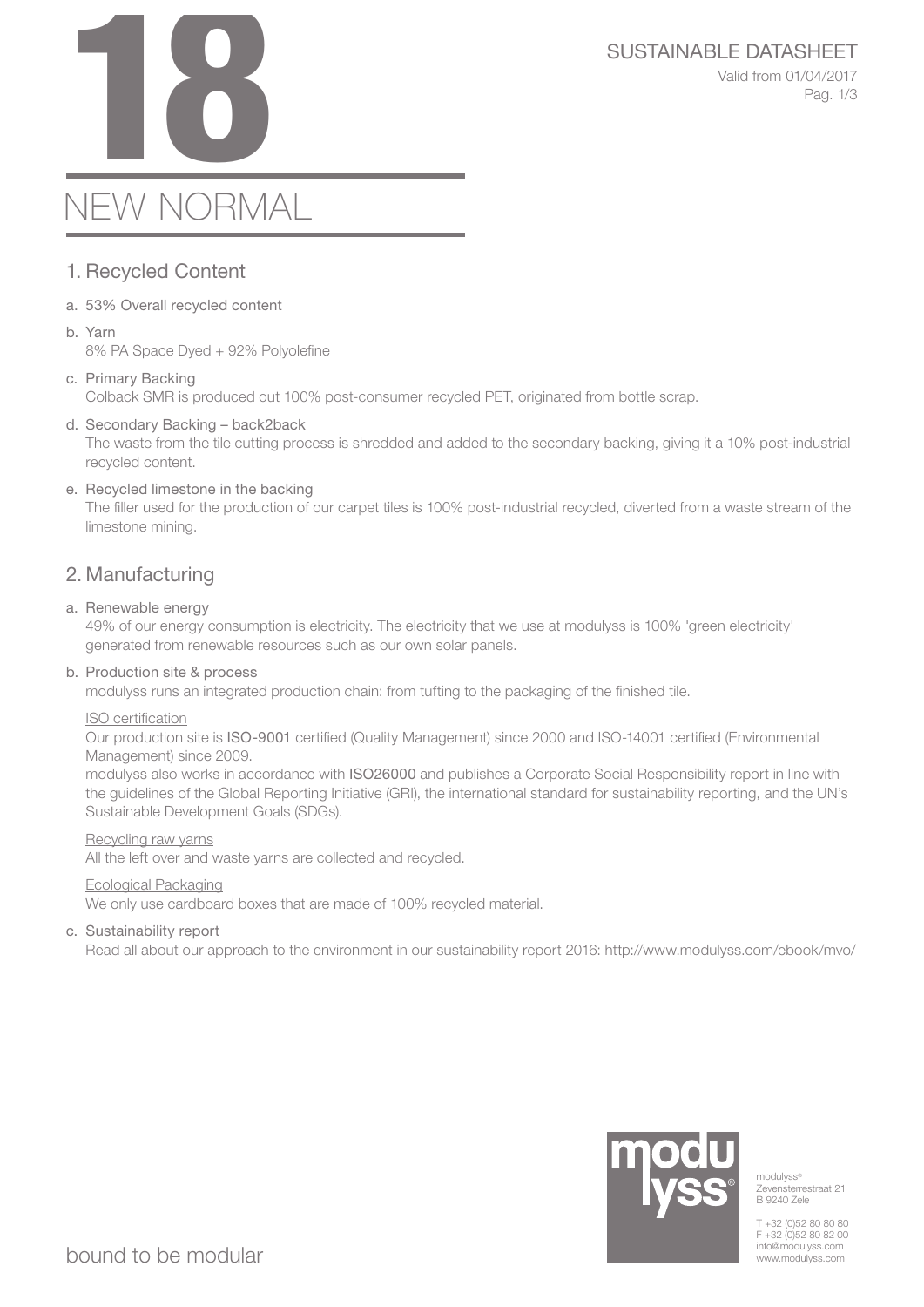# SUSTAINABLE DATASHEET

## product: New Normal Pag. 2/3

# 3. Installation

#### a. Adhesive

modulyss® advises to use a solvent-free, easy release system with very low emissions.

b. Installation waste

In a rectangular building, installed before walls, using our installation descriptions the waste for carpet tiles is 3-4%. In comparison for broadloom the waste during installation rises till +/- 10%. More information can be found in our installation instructions.

# 4. End of Life

a. Re-use

At the end of life, after cleaning, carpet tiles can be re-used in non-critical areas, to extend the product life.

b. Recycling

Carpet tiles can be used as raw material for the backing of new carpet tiles in our back2back program.

c. CARE

Partnership modulyss®/Vanheede Environment Group in which carpet tiles are converted into secondary fuel to reduce  $\mathrm{CO}_2$  emissions significantly. The minerals are extracted from the carpet tiles and recycled into raw material for the cement production industry, which results in  $\pm$  50% recycling of our carpet tiles.

# 5. Voc's & Chemical Substances

This product fulfills the testing criteria for emissions of:

a. GUT (DE)

Gemeinschaft Umwelfreundlicher Teppichboden

TVOC28<100 μg/m³

This product meets the GUT-criteria, GUT-license number 22555. These criteria include VOC tresholds, odour and chemical substances.

b. REACH (EU)

modulyss® complies with the strict European REACH standards.

# 6. Compliance to Green Building Certifications

a. BRE Global (UK)

Building Research Establishment This product can contribute towards credits in:

### Hea 05 – Acoustic performance

To ensure the buildings' acoustic performance including sound insulation meet the appropriate standards for its purpose. This product is highly sound-absorbent. It reduces contact noise by 26 decibels (ΔL<sub>w</sub> - ISO 10140) and has an absorption coefficient of 0.20 (ISO 354).

### MAT 5 – Designing for Robustness

To recognise and encourage adequate protection of exposed elements of the building and landscape, therefore minimising the frequency of replacement and maximising materials optimisation. This product satisfies the requirements of EN1307 classification, class 31 - LC1 for intensive use in a contract environment.



modulyss® Zevensterrestraat 21 B 9240 Zele

T +32 (0)52 80 80 80 F +32 (0)52 80 82 00 info@modulyss.com www.modulyss.com